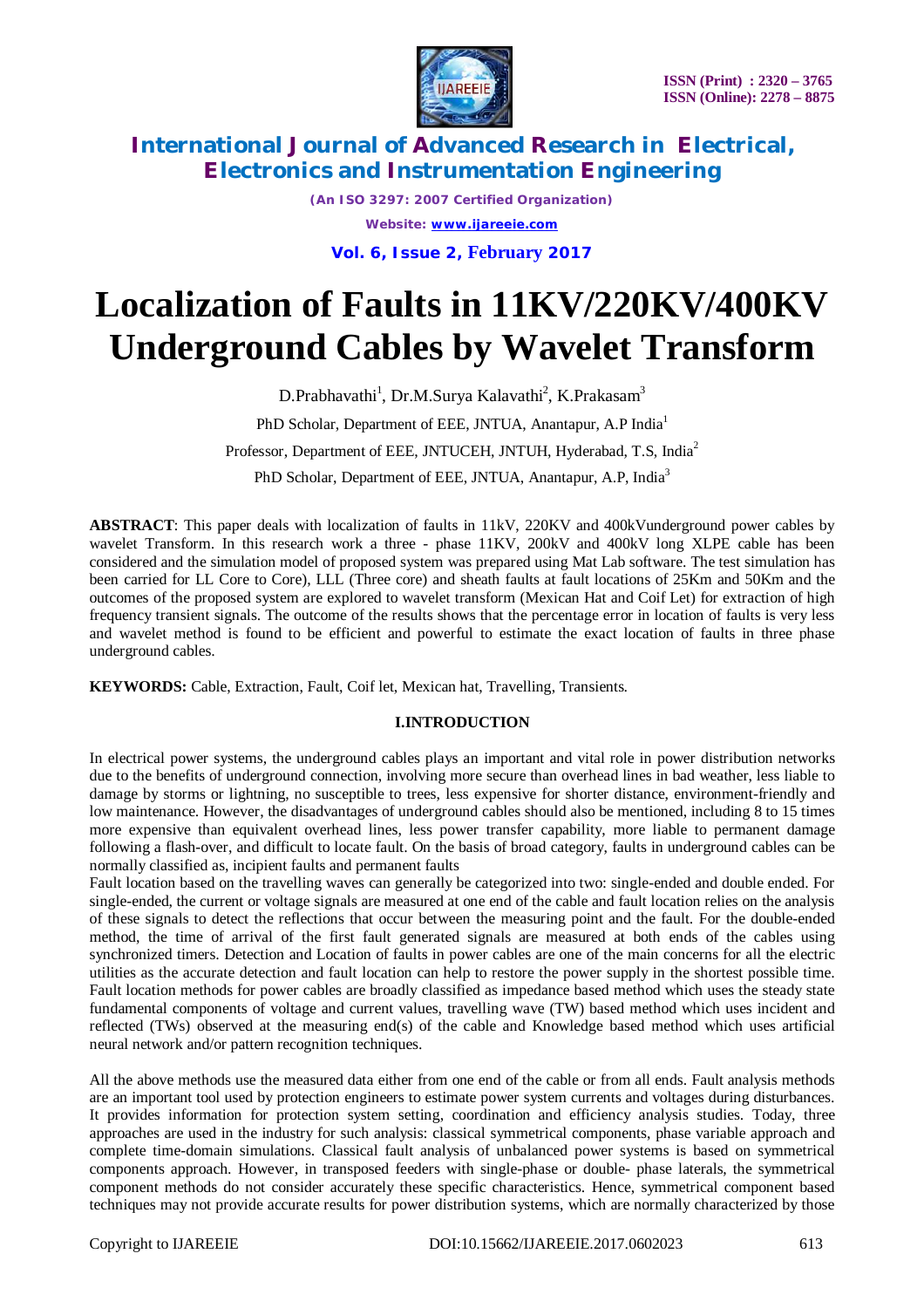

*(An ISO 3297: 2007 Certified Organization)*

*Website: [www.ijareeie.com](http://www.ijareeie.com)*

#### **Vol. 6, Issue 2, February 2017**

asymmetries. With industrial computer facilities improvement, the fault analysis phase variable approach has been proposed to substitute the symmetrical component's methods on distribution systems. In the phase variable approach, system voltages and currents are related through impedance and admittance matrices based on phase frame representation, considering the typical distribution systems asymmetries. However, fault analysis still depends on the fault resistance.

The literature includes, Din et.al [1] proposed a novel wavelet-based travelling wave based cable fault locator scheme, the developed wavelet processing has been applied on the modal coordinated instead of the phase coordinates and the developed system has been found to be capable of eliminating the effect of the change in the propagation velocity of the travelling waves that can be significant for solving the problem of cable changing parameters especially the changing of the relative permittivity of the cable over its age.

Prasanna et.al [2] presented a single-ended travelling wave -based fault location and distance protection method for a hybrid transmission line. Author has employed Bewley diagrams for the traveling wave patterns and the wavelet coefficients of the aerial mode voltage to locate the faultMousa et al [13] proposed a new fault location system based on the travelling wave principle which was found to be capable of locating faults on power lines to within one tower span (300 m). The authors through their work claimed that unlike earlier schemes which are based on impedance measurements, its accuracy is not affected by load conditions, high grounding resistance and most notably series capacitor banks. This system measures the time of arrival of a fault-generated travelling wave at the line terminals using the precise timing signals from the GPS. Operating experience with the fault locator on lightning related faults indicated highly accurate results were obtained for the majority of the cases. In a few of the lightning-caused disturbances, the system gave anomalous measurements.

Apisit et al [3] proposed a technique for identifying the phase with fault appearance in underground cable where they employed the wavelet transform to extract high frequency components superimposed on fault signals simulated using ATP/EMTP. The coefficients obtained from the Wavelet transform were used in constructing a decision algorithm.

Chiradeja et al [4] proposed a new technique using DWT and artificial neural network for fault classifications on single circuit transmission lines. Authors employed the mother wavelet Db4 to decompose, high frequency components. Positive sequence current signals then employed for fault detection decision algorithm. In their research worK the variations of first scale high frequency component that detect fault were used as an input for the training pattern and the robust back-propagation (BP) neural network was also compared with the RBF neural network. The authors in their research stated that the average accuracy values achieved through RBF gives satisfactory results with less training time. Youssef et.al [5] presented a new approach to real-time fault classification in power transmission systems using fuzzylogic-based multi-criteria approach. They employed only the three line currents to detect fault types such as LG, LL,

and LLG. Authors also employed the online wavelet-based pre-processor with data window of ten samples and developed a novel multi-criteria algorithm based on fuzzy sets for the decision-making part of the scheme.

NgaopitakKul et.al [6] developed a Wavelet Transform based on traveling wave to detect the high frequency components and to identify fault locations in the underground distribution system.

Long et.al [7] presented fault detection in underground power cables by examining voltage and current signals using signal processing techniques. The author explored the feasibility of complex wavelet analysis scheme for fault detection and combined the complex wavelets with CWT, and the impedance were calculated from the voltage and current data in the wavelet domain. Their results stated the fact that complex wavelet analysis based approach is able to provide unique signatures for distinguishing between the cables, thus very promising for fault detection.

Livani et al [8] proposed hybrid method, DWT was utilized to extract transient information of recorded voltages and later the SVM algorithm was employed to identify the section of the fault. The normalized wavelet energies of postfault voltages were used as the input to the classifier. The author observed the Bewley diagrams for the traveling wave pattern in the overhead line and underground cable to locate the fault in the proposed system.

[9] Gilany, M.; Ibrahim, D.K.; Eldin, E.S.T.,"Traveling-Wave-Based Fault-Location Scheme for Multiend-Aged Underground Cable System," Power Delivery, IEEE Transactions on, 22(1) (2007) 82- 89.

#### **II.FAULTS IN UNDERGROUND CABLES**

In general, there are three predominant types of faults in underground power cable; these are single phase-to-earth (LG) fault; double phase-to-earth (LLG) fault and three phase-to-earth (LLLG) fault. The single phase to earth fault is the most common fault type and occurs most frequently. Fault detection and location based on the fault induced current or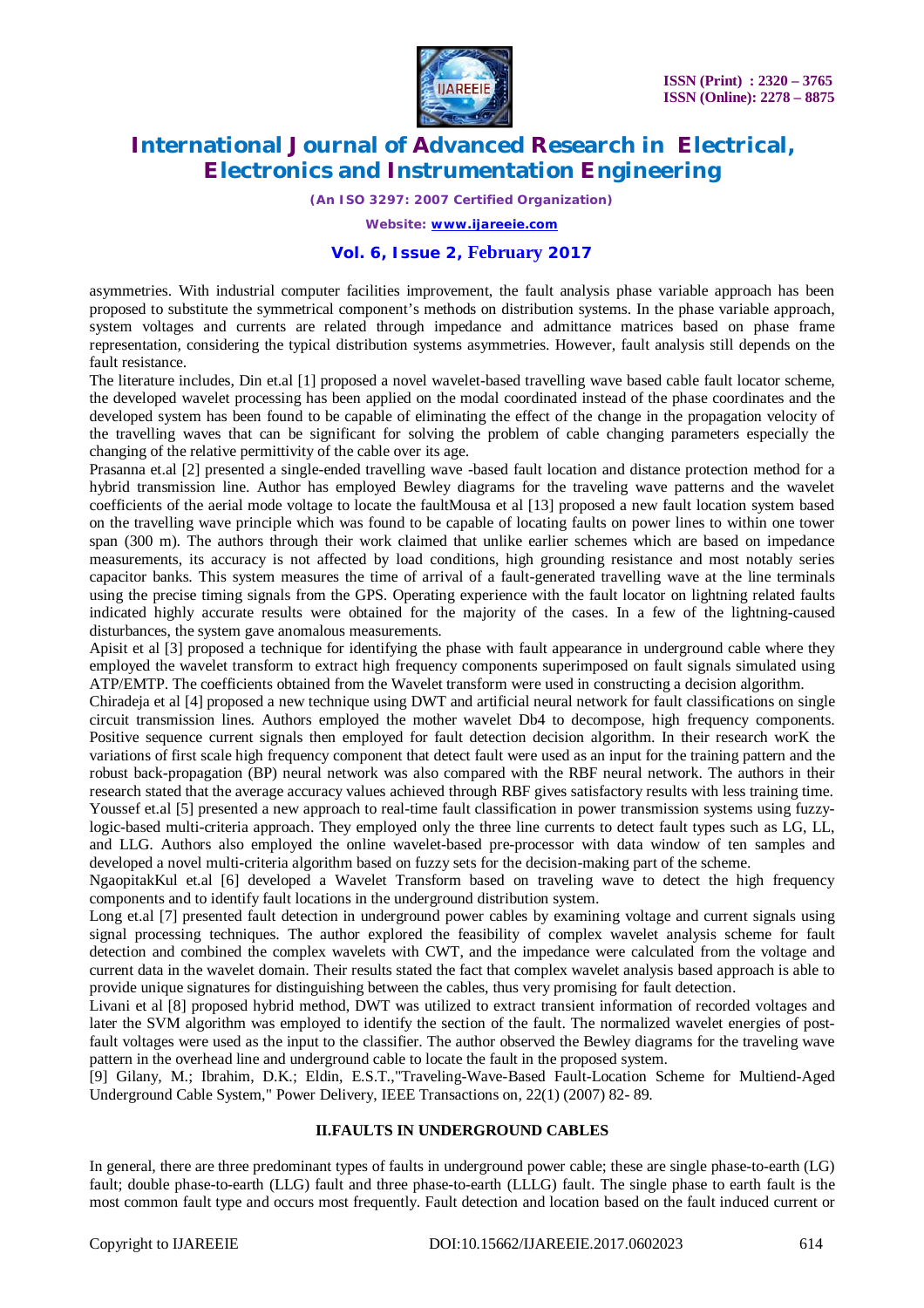

 $(1)$ 

### **International Journal of Advanced Research in Electrical, Electronics and Instrumentation Engineering**

*(An ISO 3297: 2007 Certified Organization)*

*Website: [www.ijareeie.com](http://www.ijareeie.com)*

#### **Vol. 6, Issue 2, February 2017**

voltage travelling waves has been studied for years together. In all these techniques, the location of the fault is determined using the high frequency transients. In general the faults in underground power cables can be divided into two types, Fault between core – core and /or core –sheath, low resistive faults (R < 10-200Ω)- short circuit fault comes under this type, high resistive faults( $R > 100-200\Omega$ )-Intermittent faults (Breakdown or flash faults). Interruption faults defects on the outer protective shield- cable sheath fault, most of the cable faults occur between cable core and sheath furthermore, very frequently blown up open joint connections or vaporized cable sections can cause the core to be interrupted. To figure out whether r such faults present, the loop resistance test can be done and the loop resistance can be evaluated from the following equation (1).

$$
R_{L} = \frac{\rho_{cXl}}{A_c} + \frac{\rho_{sXl}}{A_s}
$$

 $\rho_c$  = spec core resistance, for Al: 0.0178Ω mm2/Km,  $\mathbf{p}$ s = spec sheath resistance, for cu:  $0.028 \Omega$  mm2/Km,  $Ac = cross sec of core or conductor - 185 mm<sub>2</sub>$ , As = cross sec of sheath-35 mm2

#### **III.LOCALIZATION OF FAULTS**

In this scheme, each node with message searches for possible path nodes to copy its message. Hence, possible path In this research work, initially the proposed system has been subjected to LL and LLL faults at 25Km and 50Km fault points and the outcomes were explore to wavelet transforms (Mexican Hat and Coif Let) to extract the high frequency signals[ 1, 2]. The fault performance has been evaluated in terms of % error and the deviation from the actual values. The overall process of fault detection and location has been accomplished as follows. Consider a three phase cable line of length X connected between bus A and bus B, with characteristic impedance Zc and travelling wave velocity of ν. The single line diagram of proposed system is shown in fig.1 and the overall flowchart of the proposed algorithm used for estimation of fault is shown in figure.2.



Fig .1 Single line diagram of proposed system

Fig.1 presents a three phase underground cable diagram with total length of 100Km, with fault point of  $X_2$  from the source and  $X_1$  from the load end.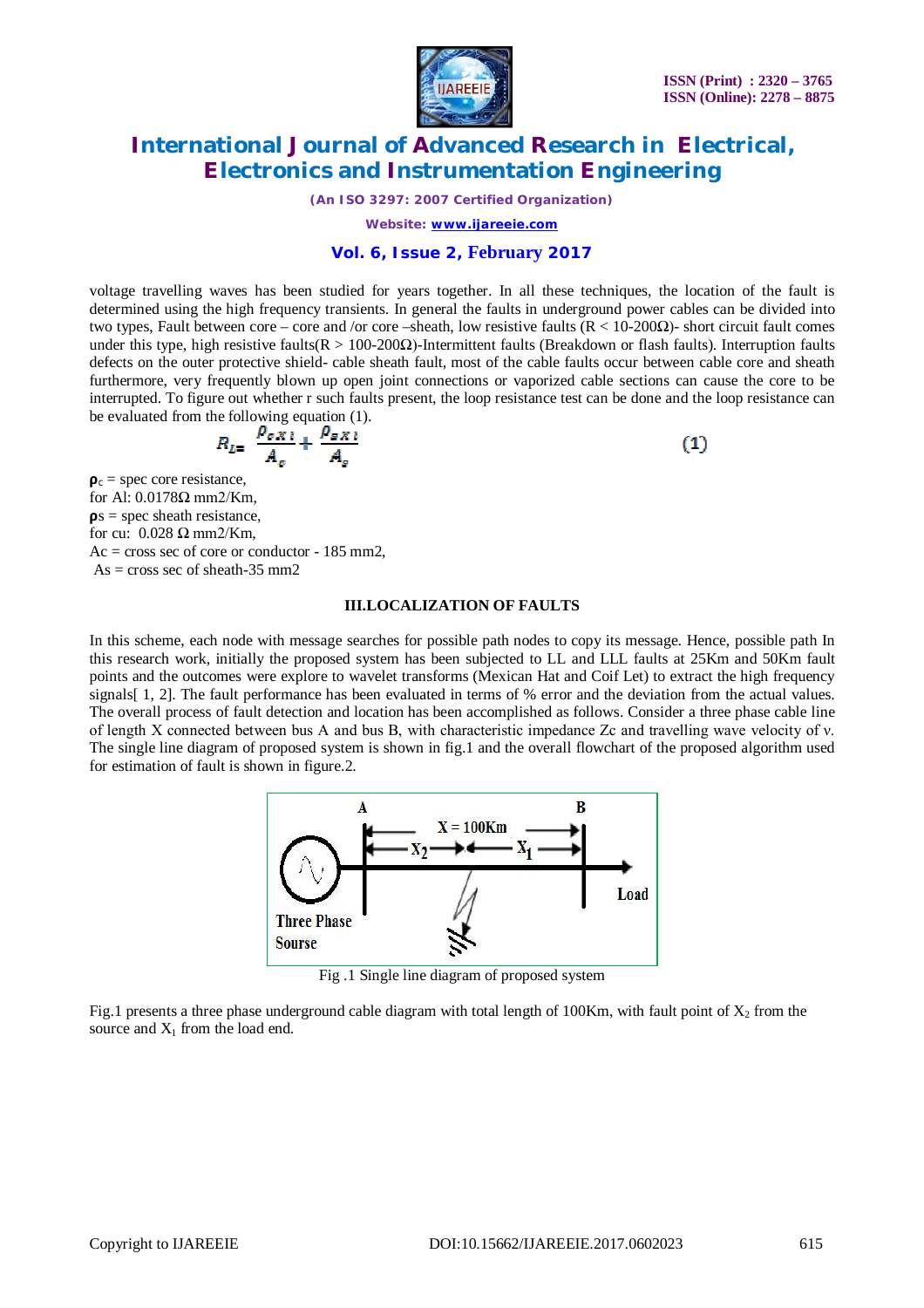

*(An ISO 3297: 2007 Certified Organization)*

*Website: [www.ijareeie.com](http://www.ijareeie.com)*

#### **Vol. 6, Issue 2, February 2017**



Fig .2The overall flowchart of the proposed algorithm

Fig. 2 presents the method of location of fault in the present study, in which initially, the voltage and current signals are captured and extracted to wavelet tool box and voltage and current signals are filtered then the comparison of fault condition existed to decide whether the fault occurred or not. Then the selection of  $Z_{bus}$  based on the base value and calculation of impedance done if fault is occurred. The fault distance has been estimated by the base impedance and actual impedance in multiplication of actual distance of the cable.

The flow chart of algorithm presents how the voltage and current signals used for estimation of fault location and application of wavelet tool box. Initially, both voltage and current signals are extracted and explored to wavelet transform filtering achieved for de-noising coefficients. Comparison of impedance done with without fault conditions as per the Z<sub>bus</sub> predetermined. Initially, the proposed system has been simulated and travelling wave generated by the faults are captured [7] and the location of fault is estimated and l it has been found that if a fault occurs at a distance X 2from bus A, this will appear as an abrupt injection at the fault point. Let t 1 and t 2 corresponds to the times at which the first peak and second peaks recorded at bus A and bus B. the delay between the fault detection times at the two ends is (t  $1 - t$  2) can be determined. Once the parameter t d is determined, the fault location can be estimated as per the following expression (2).

$$
D = \frac{vx \, t_d}{2} \tag{2}
$$

Once the parameter t d is determined, the fault location  $X$  2 from bus A can be estimated as per the following expression (3).

$$
X_2 = X - \frac{(t_1 - t_2)\nu}{2} \tag{3}
$$

Or the fault location  $X_1$  can be calculated from bus B as follows expression (4)

$$
X_2 = X - \frac{(t_2 - t_1)v}{2}
$$
 (4)

The travelling wave velocity can be obtained from the equation (5)

$$
v = \frac{3X10^8}{\sqrt{\varepsilon r \mu r}} m /_{S} \tag{5}
$$

Where,

M r is relative permeability of cable (μ r= 1) and E r is relative dielectric coefficient (ε r = 2.7). The velocity of propagation for 11kV, 220kV and 400kV cables can be assumed to be 87m/µs, 285 m/µs and 395 m/µs, respectively. Fatherly, the high frequency transient signals are explored to the wavelet transform [2, 3, and 7] for extraction of transient signals and wavelet coefficients for exact fault location. In this analysis Mexican Hat and Coif let transforms are employed for localization of fault.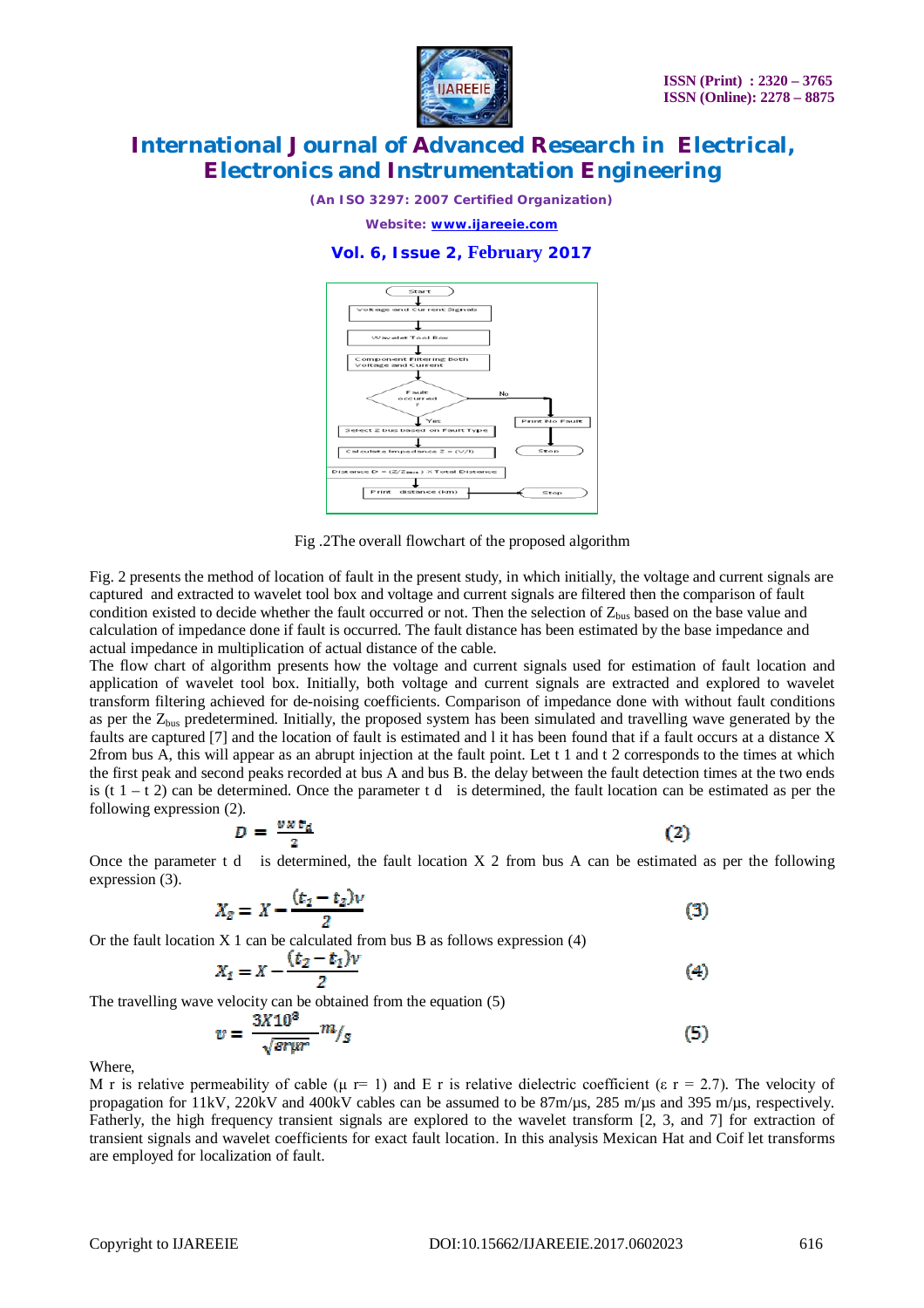

*(An ISO 3297: 2007 Certified Organization)*

*Website: [www.ijareeie.com](http://www.ijareeie.com)*

#### **Vol. 6, Issue 2, February 2017**

#### **IV.MAT LAB SIMULATION MODEL OF PROPOSED SYSTEM**

The proposed systems (11KV, 220KV and 400KV) underground power cables has been selected and based on the mathematical model of the systems the simulation model has been prepared using Mat Lab software. The simulation model of the proposed system is shown in fig.3.



Fig .3 Simulation model of proposed system

#### **V. RESULT AND DISCUSSION**

The simulation test for the proposed three – phase 11KV, 220KV ad 4000KV cable have been carried for LL and LLL faults at 25Km and 50Km fault locations and the fault current responses for both LL and LLL for faults at 25Km are accomplished in the following section from fig.3 to fig.19 in the following section. In the similar manner the simulation test for LL and LLL fault at 50Km location also carried and its outcomes tabulated in table 2. Fig.4 to fig.9 presents the simulation outcomes of 11KV for fault LL and LLL at 25m, fig.10 to fog.15 presents the simulation results of 220KV, for LL and LLL fault at 25Km and fig.12 tofig.15 presents results of 220KV, for LL and LLL faults at 25Km and fig.16 to fig.21presents the outcomes of 400KV, LL and LLL fault at 25Km. Similarly the test simulation has been carried for 50Km fault point and the retrieved outcomes of the simulation carried have been accomplished in table 1.



Fig .4 current response for LL - fault at 25Km

The fig.4 shows the graph of time Vs magnitude of current and it presents current response for 11KV, LL – fault at 25Km and from which it can be observed that there is a rise of fault current for phase A and phase B about 31.42A and 20.17A respectively.



Fig .5 Current response for LL - fault at 25Km Mexican Hat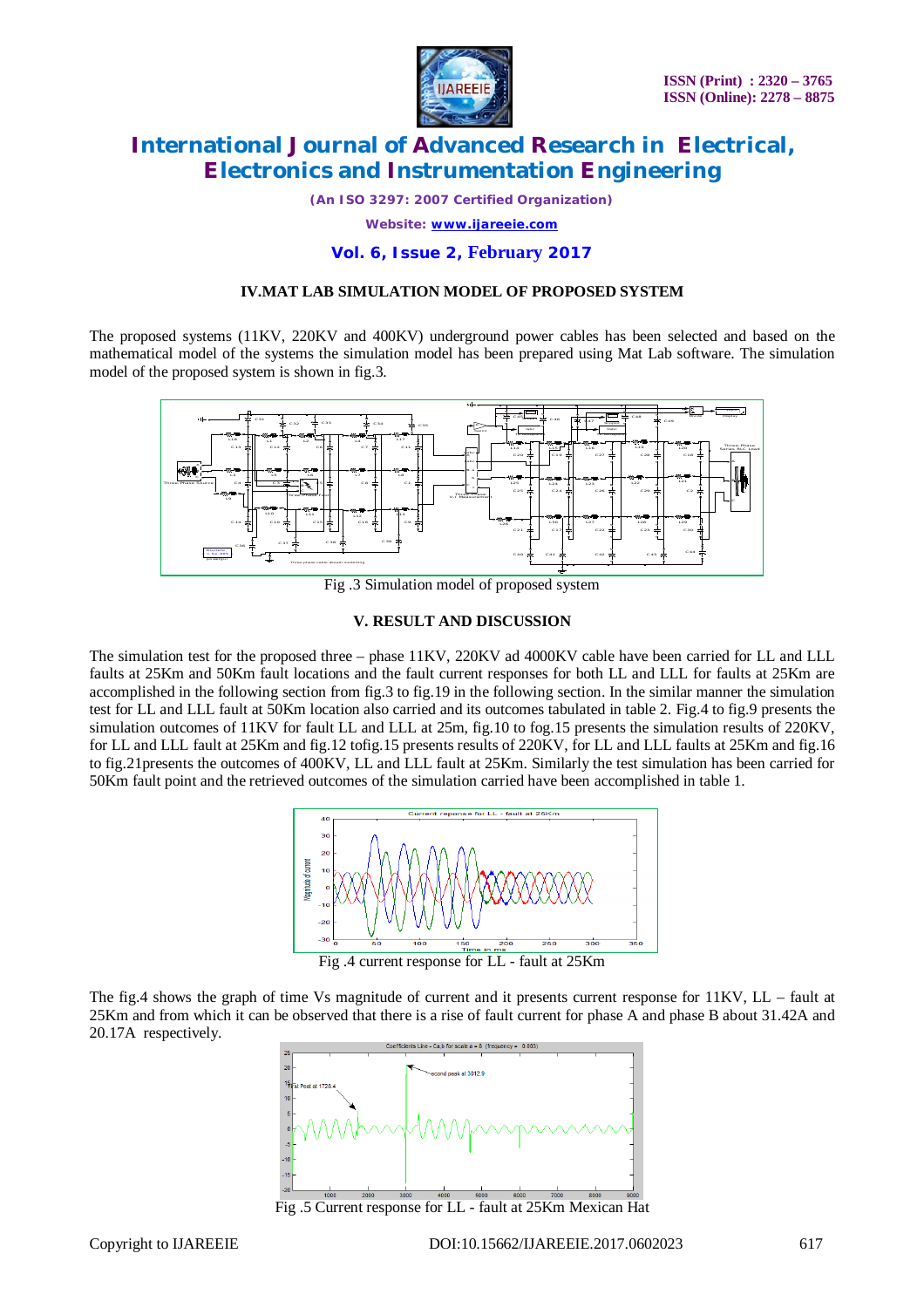

*(An ISO 3297: 2007 Certified Organization)*

*Website: [www.ijareeie.com](http://www.ijareeie.com)*

### **Vol. 6, Issue 2, February 2017**



Fig .6 Current response for LL - fault at 25Km Coif Let

The fig.5 and fig.6 presents the fault current response for LL fault at 25Km by Mexican Hat and Coif Let, the first peak and second peaks occurs at 1728.4 and 3009.7 with Mexican hat and it is 1725.8 and 3020.5 with Coif Let.



Fig .7 Current response for LLL - fault at 25Km

The fig.7 shows the graph of time Vs magnitude of current and it presents current response for 11KV, LLL – fault at 25Km and from which it can be observed that there is a rise of fault current for phase A and phase B about 36.47A and 24.17A respectively.



Fig .8 Current response for LL - fault at 25Km Mexican Hat



Fig .9 Current response for LLL - fault at 25Km Coif Let

The fig.8 and fig.9 presents the fault current response for LLL fault at 25Km by Mexican Hat and Coif Let, the first peak and second peaks occurs at 1728.4 and 3009.7 with Mexican hat and it is 1725.9 and 3015.4 with Coif Let.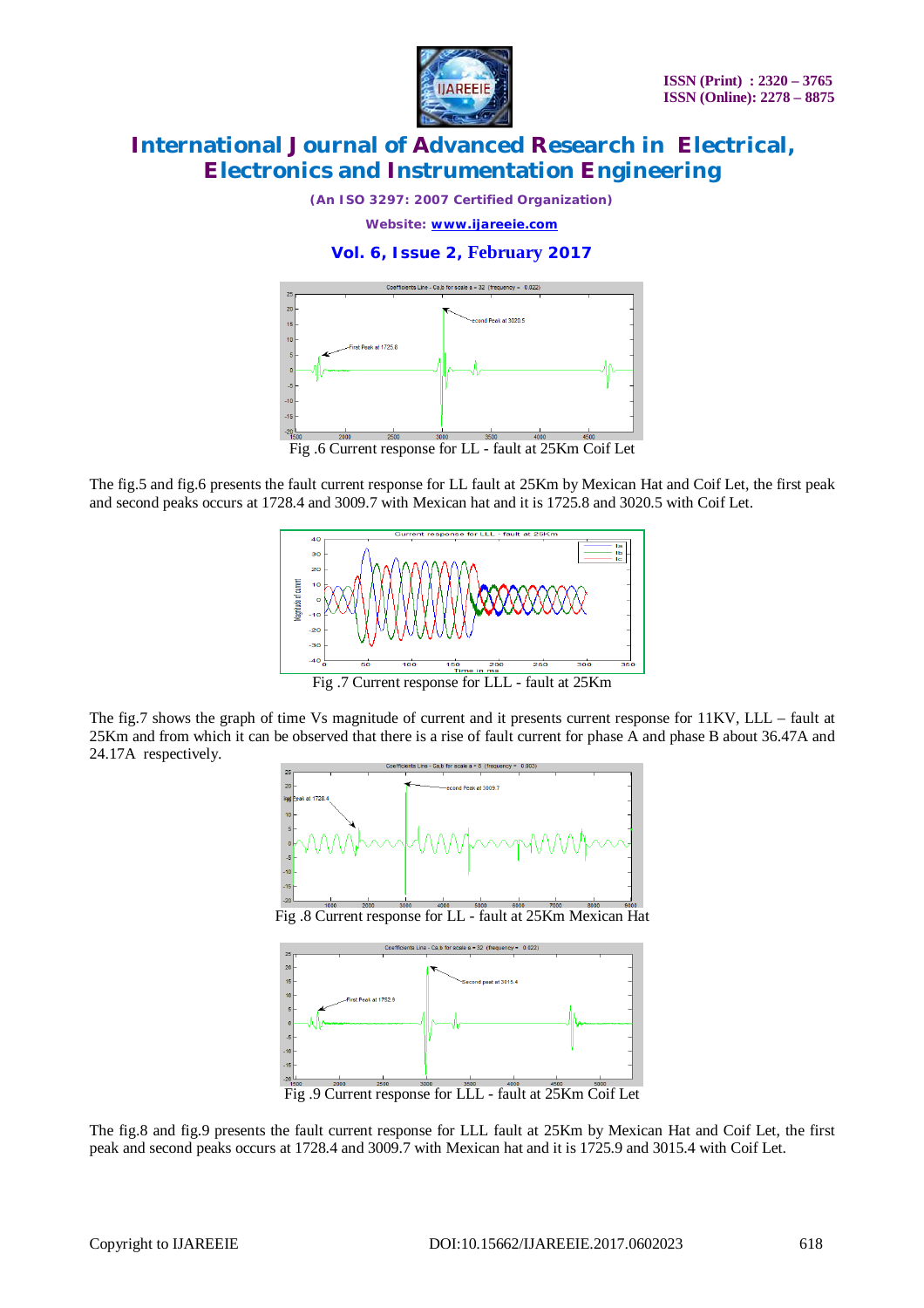

*(An ISO 3297: 2007 Certified Organization)*

*Website: [www.ijareeie.com](http://www.ijareeie.com)*

### **Vol. 6, Issue 2, February 2017**



The fig.10 shows the graph of time Vs magnitude of current and it presents current response for 220KV, LL – fault at 25Km and from which it can be observed that there is a rise of fault current for phase A and phase B about 179.85A and 122.34A respectively.



Fig.11 current response for LL - fault at 25Km Mexican Hat



Fig .12 Current response for LL - fault at 25Km Coif Let

The fig.11 and fig.12 presents the fault current response for LL fault at 25Km by Mexican Hat and Coif Let, the first peak and second peaks occurs at 1724.7 and 2998.4 with Mexican hat and it is 11728.4 and 3004.3with Coif Let.



Fig .13 Current response for LLL - fault at 25Km

The fig.13 shows the graph of time Vs magnitude of current and it presents current response for 220KV, LLL – fault at 25Km and from which it can be observed that there is a rise of fault current for phase A and phase B about 200A and 147.85A respectively.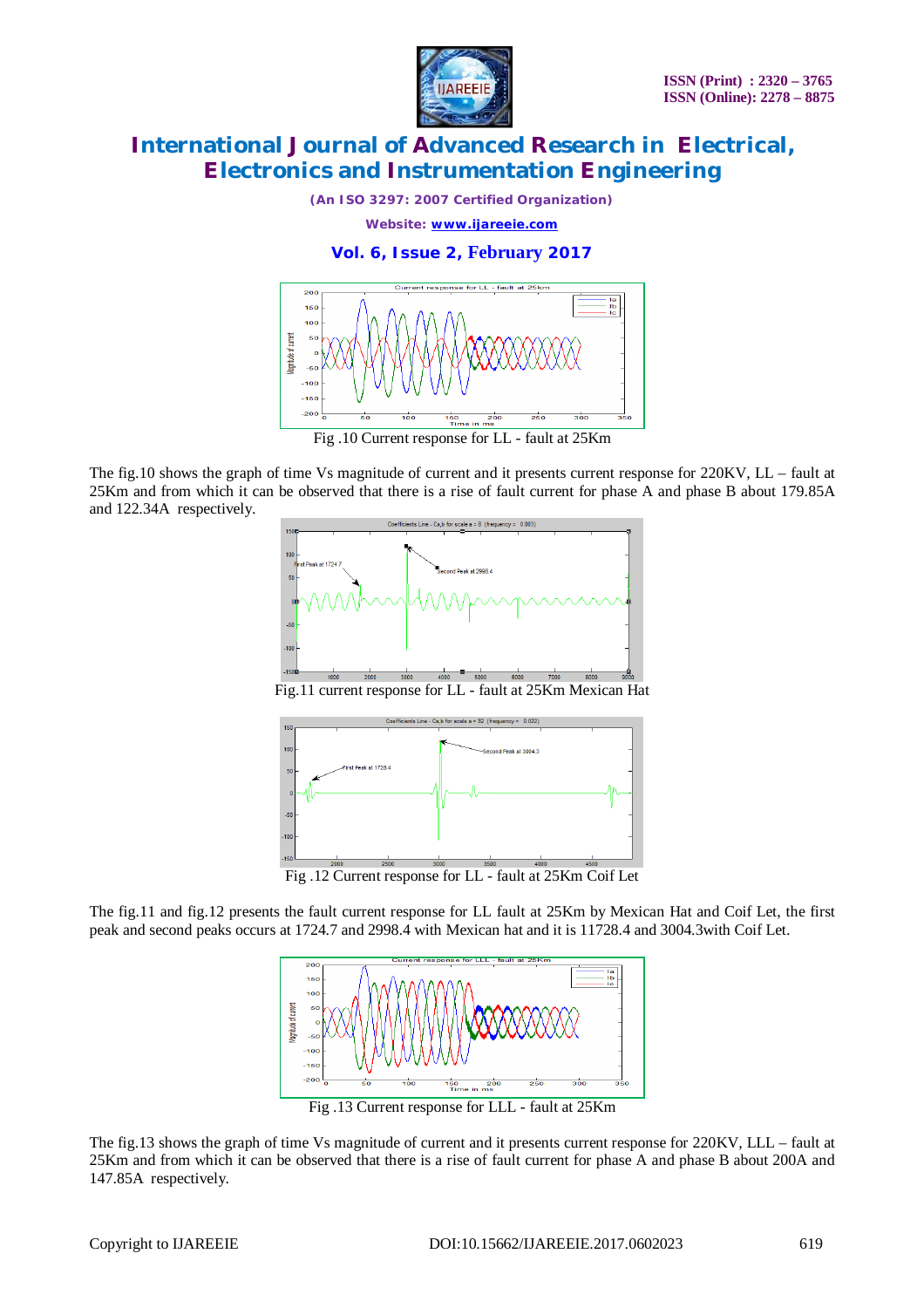

*(An ISO 3297: 2007 Certified Organization)*

*Website: [www.ijareeie.com](http://www.ijareeie.com)*

#### **Vol. 6, Issue 2, February 2017**



Fig .14 Current response for LLL - fault at 25Km mecican Hat



Fig .15 Current response for LLL - fault at 25Km Coif Let

The fig.14 and fig.15 presents the fault current response for LLL fault at 25Km by Mexican Hat and Coif Let, the first peak and second peaks occurs at 1761.9 and 3040.1 with Mexican hat and it is 1761.9 and 3012.8with Coif Let.



Fig .16 current response for LL - fault at 25Km

The fig.16 shows the graph of time Vs magnitude of current and it presents current response for 400KV, LL – fault at 25Km and from which it can be observed that there is a rise of fault current for phase A and phase B about 312.25A and 215.65A respectively.

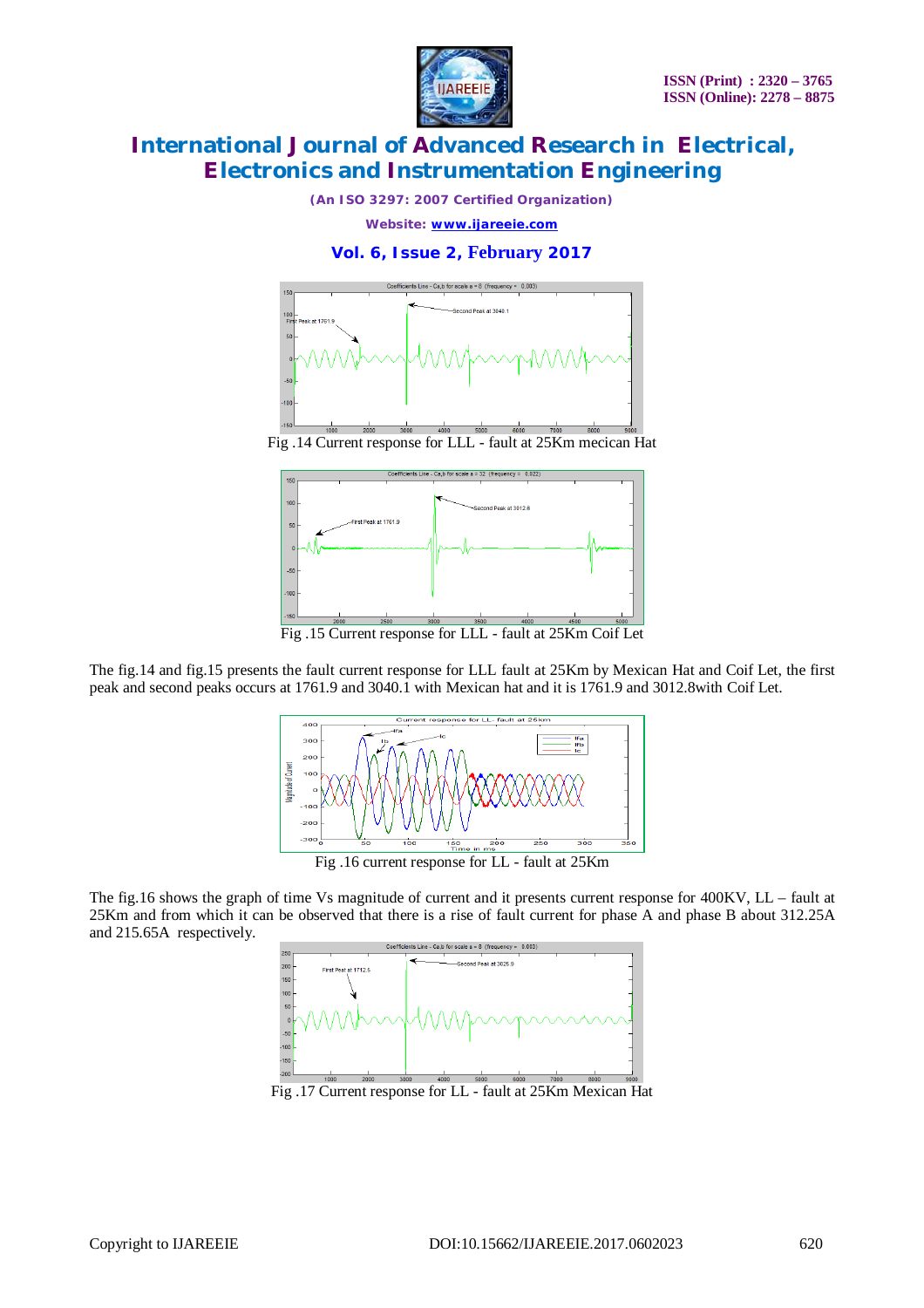

*(An ISO 3297: 2007 Certified Organization)*

*Website: [www.ijareeie.com](http://www.ijareeie.com)*

### **Vol. 6, Issue 2, February 2017**



The fig.17 and fig.18 presents the fault current response for LLL fault at 25Km by Mexican Hat and Coif Let, the first peak and second peaks occurs at 1712.5 and 3025.9 with Mexican hat and it is 1728.21 and 2993.5 with Coif Let.



Fig .19 Current response for LLL - fault at 25Km

The fig.19 shows the graph of time Vs magnitude of current and it presents current response for 400KV, LLL – fault at 25Km and from which it can be observed that there is a rise of fault current for phase A and phase B about 364.56A and 257.95A respectively.



Fig .20 Current response for LLL - fault at 25Km mecican Hat



Fig .21 Current response for LLL - fault at 25Km Coif Let

The fig.20 and fig.21 presents the fault current response for LLL fault at 25Km by Mexican Hat and Coif Let, the first pea and second peaks occurs at 1734.7 and 3012.9 with Mexican hat and it is 1715.9 and 3015.6with Coif Let.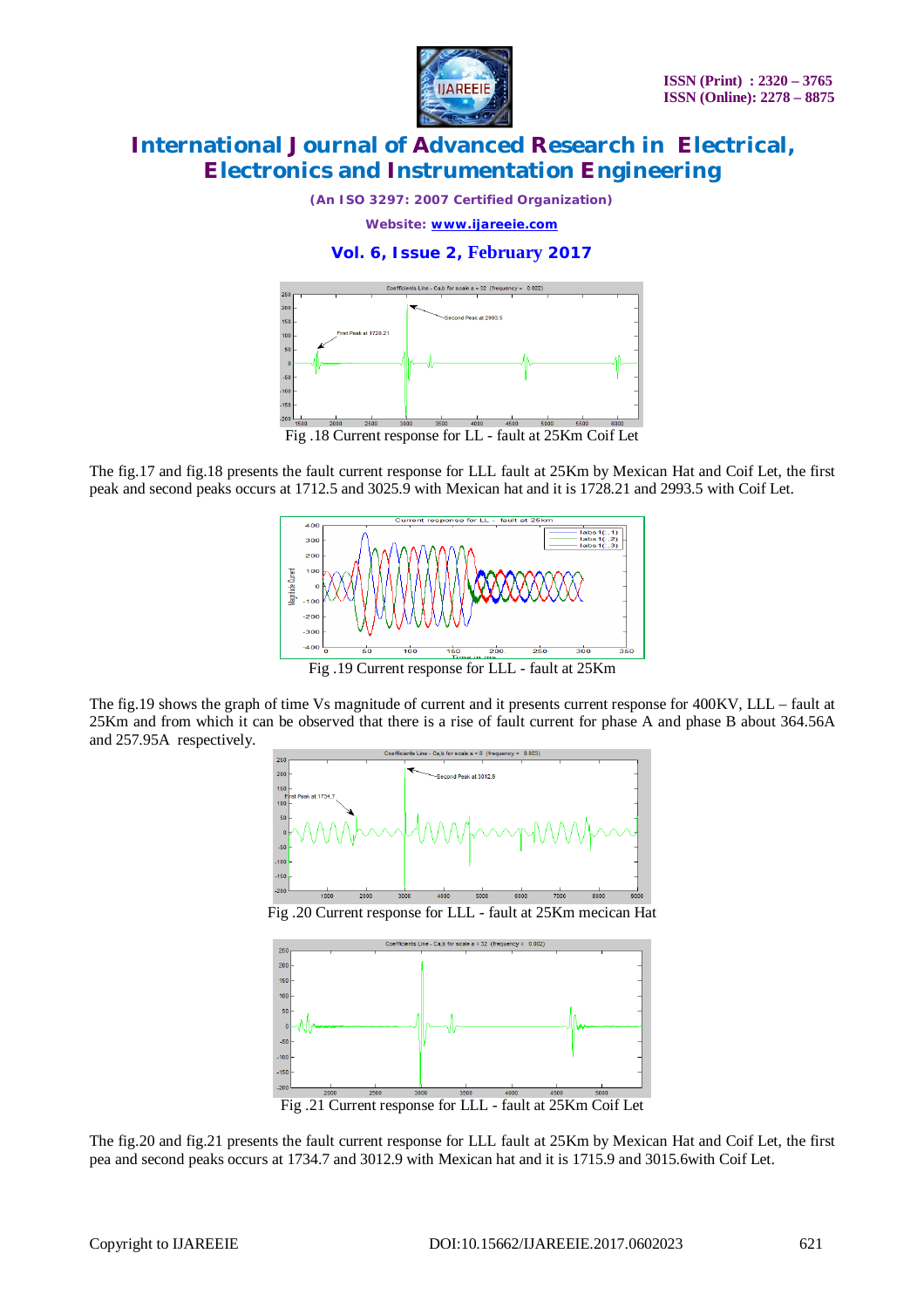

*(An ISO 3297: 2007 Certified Organization)*

*Website: [www.ijareeie.com](http://www.ijareeie.com)*

### **Vol. 6, Issue 2, February 2017**

| Three phase Cable Voltage                   | 11kV  |       | 220kV |       | 400kV |       |
|---------------------------------------------|-------|-------|-------|-------|-------|-------|
| Fault Type                                  | LL    | LLL   | LL    | LLL   | LL    | LLL   |
| Actual Distance (Km)                        | 25    | 50    | 25    | 50    | 25    | 50    |
| Estimated Distance (Km)<br>Impedance method | 26.24 | 49.54 | 26.62 | 52.49 | 26.78 | 52.79 |
| % Error by Impedance Method                 | 1.24  | 1.54  | 1.62  | 2.49  | 1.78  | 2.79  |
| by Mexican Hat                              | 25.21 | 50.21 | 25.27 | 50.22 | 25.37 | 50.42 |
| <b>Estimated by Coif Let</b>                | 25.12 | 50.14 | 25.15 | 50.16 | 25.12 | 50.27 |
| % Error by Mexican Hat                      | 0.21  | 0.21  | 0.27  | 0.22  | 0.37  | 0.42  |
| % Error by Coif Let                         | 0.12  | 0.14  | 0.15  | 0.16  | 0.12  | 0.24  |

#### Table 1 Percentage Error Estimated by Proposed Methods

#### **VI.CONCLUSION**

The proposed systems (11kV, 220kV and 40k0V) have been subjected to LL and LLL faults and the fault locations were estimated for 25Km and 50Km fault points initially, by travelling wave method and the fault location measured and then the Mexican hat and Coif Let wavelet transform techniques employed for extraction of high frequency transient signals. The retrieved percentage error in fault location has been tabulated in table1. From the outcomes the following are noted.

For a fault at 25Km & Km in 11kV cable, the measured value by impedance method is 26.24Km for LL and it is 49.54Km respectively, whereas by Mexican hat it is 25.21Km and 50.21Km and by Coif Let method it is 25.12Km and 50.14Km respectively. From this it is very clearly can be decided that the percentage error by Coif Let is very small and little more it is by Mexican Hat , however when compared to impedance method both Mexican Hat and Coif Let wavelet Transforms are more better and they gives almost exact fault location. The same results repeated for 220kV and 400kV cases also which have been tabulated in table 1.

The percentage error is very high in case of impedance method and it is very less in case of Mexican hat wavelet transform (WT- Mexican Hat and Coif Let).

Finally, it can be stated that the wavelet transform technique is more powerful tool for localization of faults in underground cables since it gives exact location of fault.

#### **REFERENCES**

- [1] Din, E.S.T.E.; Gilany, M.; Abdel Aziz, M.M.; Ibrahim, D.K., "A wavelet-based fault location technique for aged power cables," Power Engineering Society General Meeting, IEEE, 3, pp. 2485- 2491, 12-16, 2005.
- [2] K. Prasanna Kumar, K. Durga Syam Prasad, K. Sravanthi "Wavelet-Based Fault Location and Distance Protection Method for Transmission Lines" Int. Journal of Engineering Research and Applications, vol. 7, pp. 05-16, 2014.
- [3] C. Apisit and A. NgaopitaKKul, "Identification of Fault Types for Underground Cable using Discrete Wavelet transform", Lecture Notes in Engineering and Computer Science: Proceedings of The International MultiConference of Engineers and Computer Scientists pp. 1262- 1266, 2010.
- [4] P. Chiradeja and A. NgaopitaKKul, "Identification of Fault Types for Single Circuit Transmission Line using Discrete Wavelet Transforms and Artificial Neural NetworKs", The International Multi-Conference of Engineers and Computer Scientists , pp. 21520-1525, 2009.
- [5] A. K. Pradhan, A. Routray, S. Pati and D. K. Pradhan, "Wavelet Fuzzy Combined Approach for Fault Classification of a Series-compensated Transmission Line", IEEE Trans. On Power Delivery, vol. 19 no. 4, pp. 1612-1618, 2004.